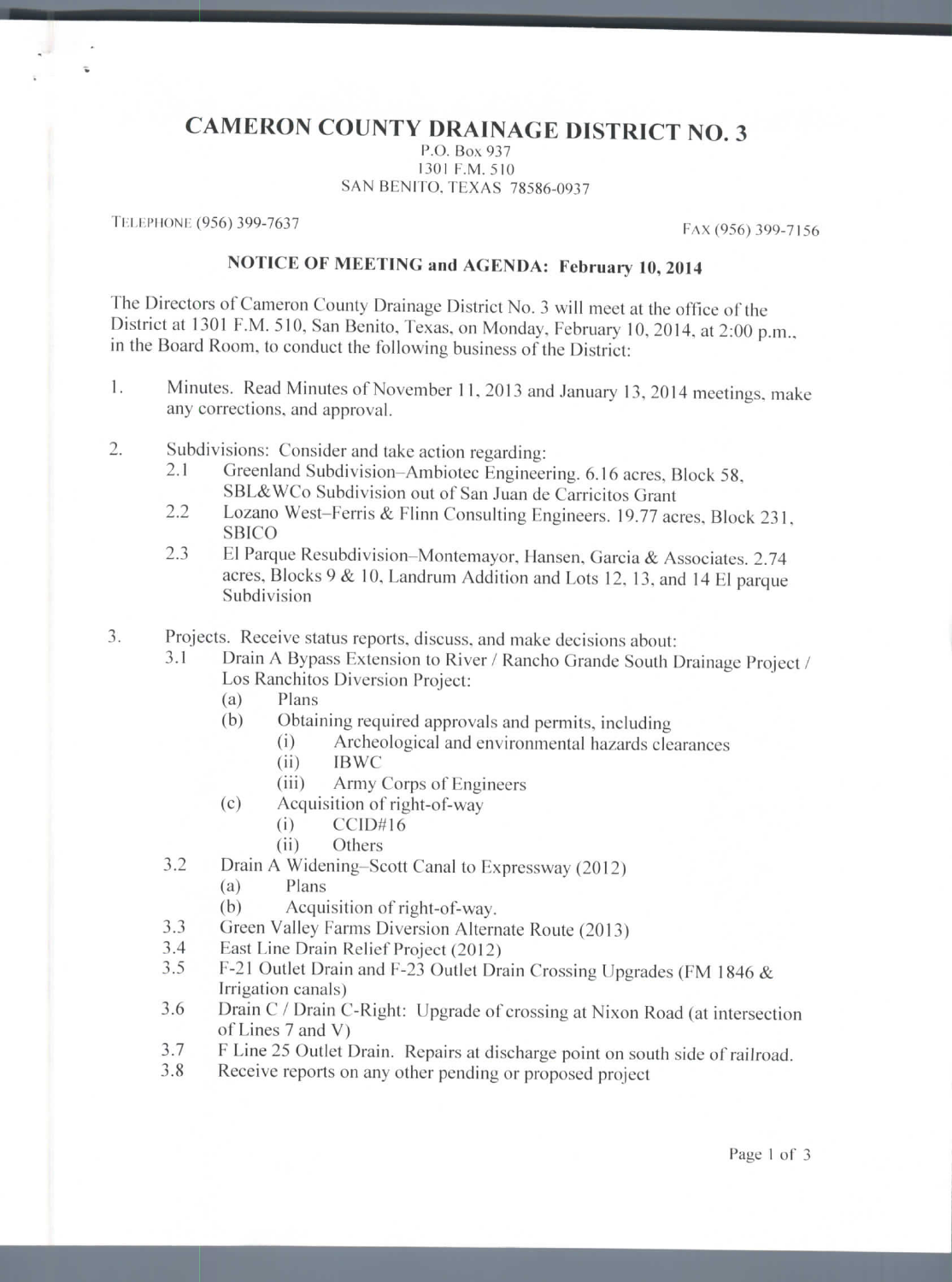- 4. Adopt Information Form required by Texas Water Code
- 5. Equipment. Status report on purchase of 2 brushcutters.
- 6. License Agreements/Permits/Interlocal Cooperation Contracts
	- 6.1 PUB: pipeline crossing of various drains. Consider and take action on License Agreement for crossings
	- 6.2 Drain B-5: City of San Benito Stookey Road extension. Status report on Interlocal Cooperation Contract
	- 6.3 Brown Drain No. 5: Request of East Rio Hondo Water Supply Corp. for 30 inch diameter water line crossing. Consider and ratify license agreement.
	- 6.4 Texas Gas Service. Request for license agreement respecting natural gas line.
	- 6.5 Drain B-4: VDC Subdivision, Block 11, SBL&WCo-Down Drain Permit.
	- 6.6 License for Down Drain for benefit of West 26.19 acres of Block 12, Parker Tract (owner: Rick Moses)
	- 6.7 Drain E-1 near intersection with Line 4–Cleofus Perkins: Request for Road Crossing
	- 6.8 Drain C/Drain C-Right: Down Drain Permit for Arbor Health Subdivision.
	- 6.9 Treasure Hills Relief Drain: Amendment of Permit for Utility Crossings for new VA Clinic to allow a manhole
	- 6.10 Drain C-Right: Down Drain Permit for Harlingen Medical Center LP.
- 7. 2014 Election. Order Election to be held on May 10, 2014.
- 8. Reports. Receive reports and make decisions respecting the subject of such reports, including:
	- 8.1 Financial Reports: Monthly financial report
	- 8.2 Manager:

z.

- (a) Audit for FY ending September 30, 2013. Status report
- 8.3 Attorney:
	- (a) Rules. Status report on revision of District's rules
	- (b) District Map: recording
	- (c) Metes and Bounds description of District: recording
- 8.4 Engineer
- 8.5 Drain Supervisor: Monthly report
- 8.6 City of San Benito (if present)
- 9. Payment of accounts, wages, and directors services
	- 9.1 Ratification of checks issued since last meeting and before this meeting
	- 9.2 Issuance of checks this meeting
- 10. Executive session for discussion with attorney about status of pending litigation, and to seek attorney's advice concerning pending and contemplated litigation, and to discuss any other matter in which the duty of the District's attorney to the District, pursuant to the Code of Professional Responsibility of the State Bar of Texas, conflicts with the Open Meetings Act, pursuant to Texas Government Code Section 551.071. and action (in open meeting) on matters discussed in executive session: